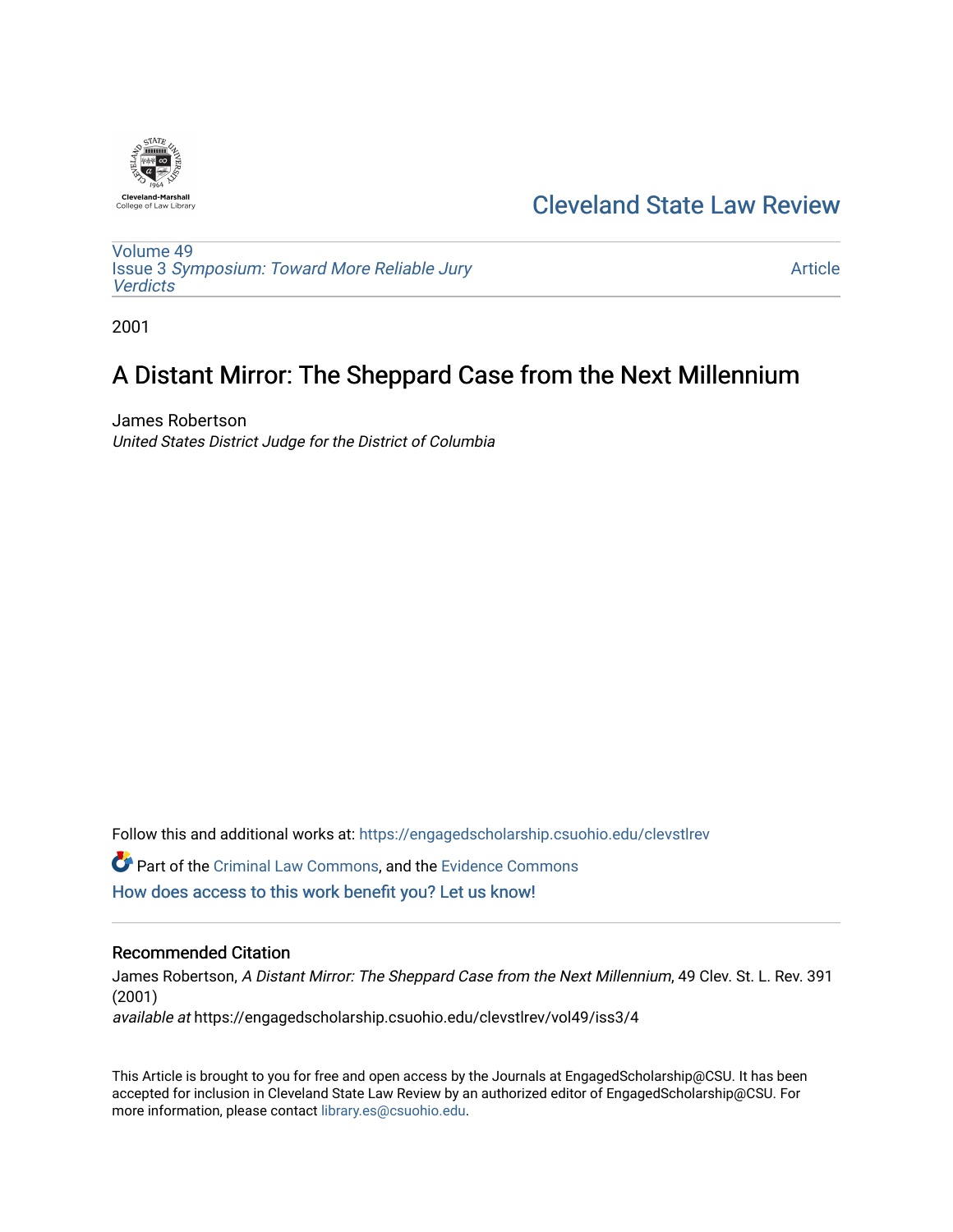## A DISTANT MIRROR: THE *SHEPPARD* CASE FROM THE NEXT MILLENNIUM

#### JAMES ROBERTSON<sup>1</sup>

The title of these remarks is homage to the great popular historian Barbara Tuchman. Her book entitled *A Distant Mirror* may not have been as successful as *The Guns Of August*, which won the Pulitzer Prize, but I think it is her most ambitious and fascinating work. A Distant Mirror is about the 14th century-a tumultuous time when the world (meaning Europe) was rebuilding itself and its institutions after the Black Death killed one-third of the people living between India and Iceland. Tuchman knew that by drawing analogies to our own time she could make us pay attention to the stories that history tells. Her analogy, as she looked into a six hundred year-old mirror in 1978, was to a world trying to put itself together after a nuclear holocaust. Today, when we are beginning to be able to imagine a world decimated or double-decimated by AIDS,<sup>2</sup> her book seems even more relevant.

The *Sam Sheppard* case is a mirror, too—a mirror with many facets. Indeed, as I think we will discover in this conference, the mirror of the *Sheppard* case has much in common with the Mirror of Erised, where Harry Potter found his parents<sup>3</sup>: what we see depends on who we are and what we are looking for. The criminal law faculty has convened a diverse and distinguished group of journalists, lawyers, and academics. When they look into the fifty year-old mirror of Cleveland's famous *Sheppard* case, they see many different questions and problems. How does, or how should, the media deal with the high profile criminal trial today? What responsibility, if any, rests upon those who report and comment in the media? What is, and what will be, the role of forensic science?

My own vantage point is that of a trial judge, and for me, revisiting the *Sheppard* case is a chance to ruminate on the relationship between judges and the media and how judges deal with high profile cases. I will consider that subject this evening, and then meander a little farther along and share a few thoughts about what I call hermetically sealed justice—our modern insistence that judges say nothing and juries know nothing. Finally, if I have time, I will have a few words to say about DNA evidence and the "reliable verdict" ideal that appears to be one of the propositions to which this conference is dedicated.

The *Sam Sheppard* case produced three verdicts. The first one was unreliable because the United States Supreme Court said so. The second one was reliable for its obedience to the presumption of innocence. The third one was inevitable because it is harder to prove innocence than to presume it.

Because I am the first speaker, and because some of you may be a bit fuzzy about the *Sheppard* case or confused about what I just said, let me review some of the basic facts.

j

<sup>&</sup>lt;sup>1</sup>United States District Judge for the District of Columbia.

 ${}^{2}$ Or, since September 11, 2001, worse.

<sup>3</sup> J.K. ROWLING, HARRY POTTER AND THE SORCERER'S STONE 207 (1998).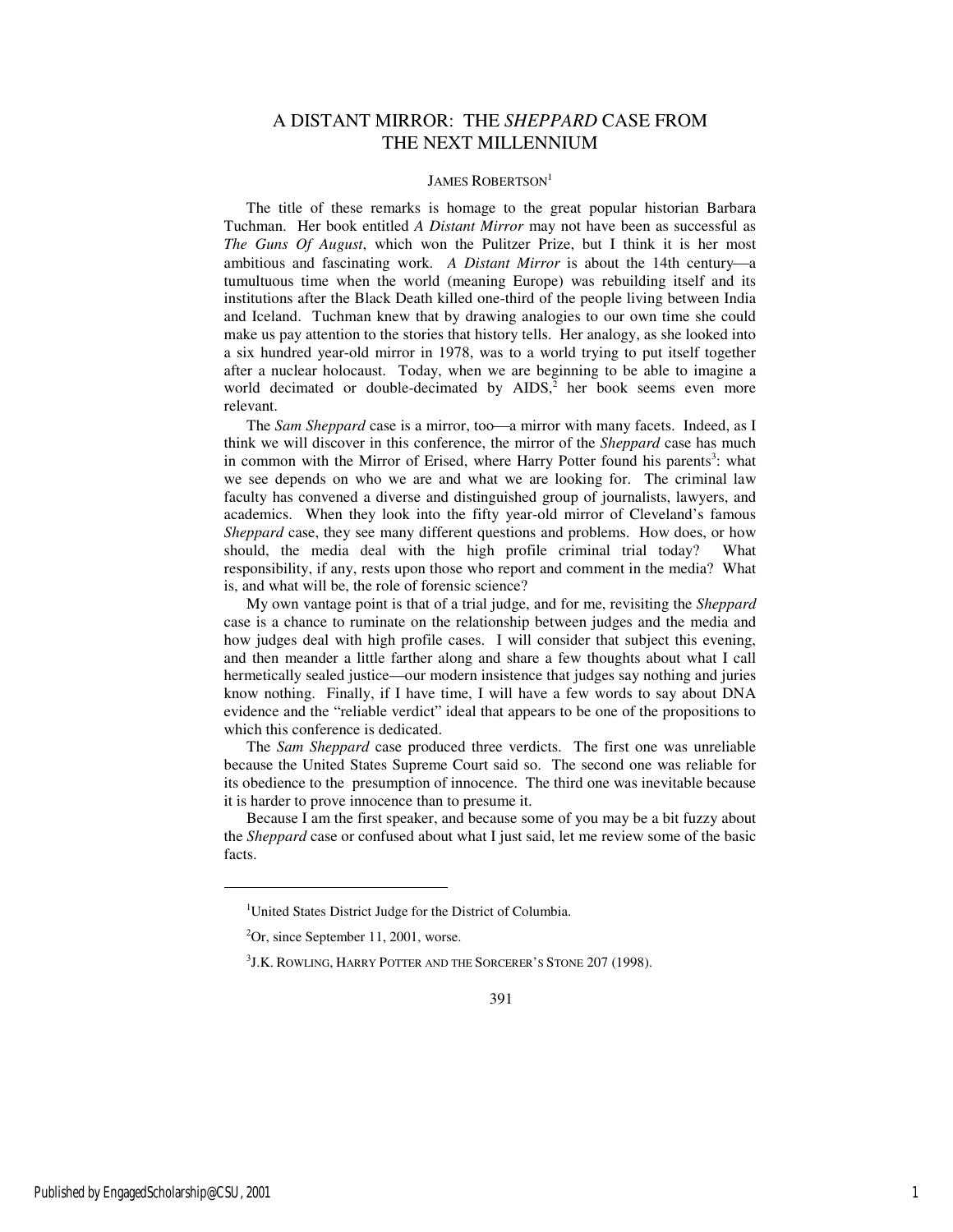#### THE *SHEPPARD* CASE

Marilyn Sheppard was bludgeoned to death in the upstairs bedroom of her lakefront home in Bay Village in the early morning hours of July 4, 1954. Her son Chip, who is now Samuel Reece Sheppard and will address us tomorrow morning, was asleep in an adjoining bedroom. Her husband Samuel, a young osteopath from a prominent family, told the police that he had fallen asleep on the couch downstairs; that he heard his wife cry out; that he ran upstairs and saw a "form" standing next to his wife's bed; that he struggled with the form but was struck unconscious; that he regained his senses, looked at his wife, took her pulse, and thought she was dead; that he then heard a noise, ran downstairs, chased the form to the shore of the lake, struggled again, and lost consciousness again; that he awoke lying half in the water, returned home, checked his wife's pulse again, and called his neighbor, who was the mayor of Bay Village.

The Sheppard murder would probably not make the front page today. We have seen too many thousands of TV murders and too many hundreds of real ones, and we are jaded. Give us a strangled six-year old beauty queen or a Hall of Fame running back contemplating suicide on a Los Angeles freeway and we might pay attention. But, in 1954, the world was young. There was no freeway here; the Ohio Turnpike wasn't even open. Travel by jet plane was a novelty. Cleveland, and most American cities the size of Cleveland, still had morning and afternoon daily newspapers, but they were locked in a struggle for survival with one another and with the new media kid on the block, television. If you believe, as I do, that Alan Freed invented rock 'n' roll on WJW, that art form was barely three years old. Dwight Eisenhower was president. Earl Warren had been Chief Justice for only a year. *Brown v. Board of*  Education of Topeka<sup>4</sup>, the school desegregation decision, was only a few weeks old. The Warren Court had not yet begun to coalesce around its great criminal law decisions of *Mapp v. Ohio* (exclusionary rule, 1961)<sup>5</sup>, *Gideon v. Wainwright* (right to counsel, 1963)<sup>6</sup>, *Brady v. Maryland* (disclosure of exculpatory evidence, 1963)<sup>7</sup>, and, of course, *Miranda v. Arizona* (1966)<sup>8</sup>.

All of those decisions, but especially *Miranda*, might have been of considerable help to Dr. Sheppard. He was interrogated by Cleveland police the day of the murder while he was under sedation in his hospital room. He was interrogated again later the same day by the chief of police and two other officers who confronted him with evidence and demanded explanations. He made himself available thereafter for frequent and extended questioning, but his willingness to talk (unimaginable today) did not keep the *Cleveland Press* and the *Cleveland Plain Dealer* from running pageone stories reporting his lack of co-operation. The *Press* was indignant that he refused to submit to a polygraph test, and it complained with all the subtlety of a meat axe that someone was "getting away with murder." On July 21, a coroner's inquest was convened in a school gymnasium. It was broadcast live. Sheppard,

8 384 U.S. 436.

j

<sup>4</sup> 349 U.S. 294 (1954). 5 367 U.S. 643. 6 372 U.S. 335.

 $7373$  U.S. 83.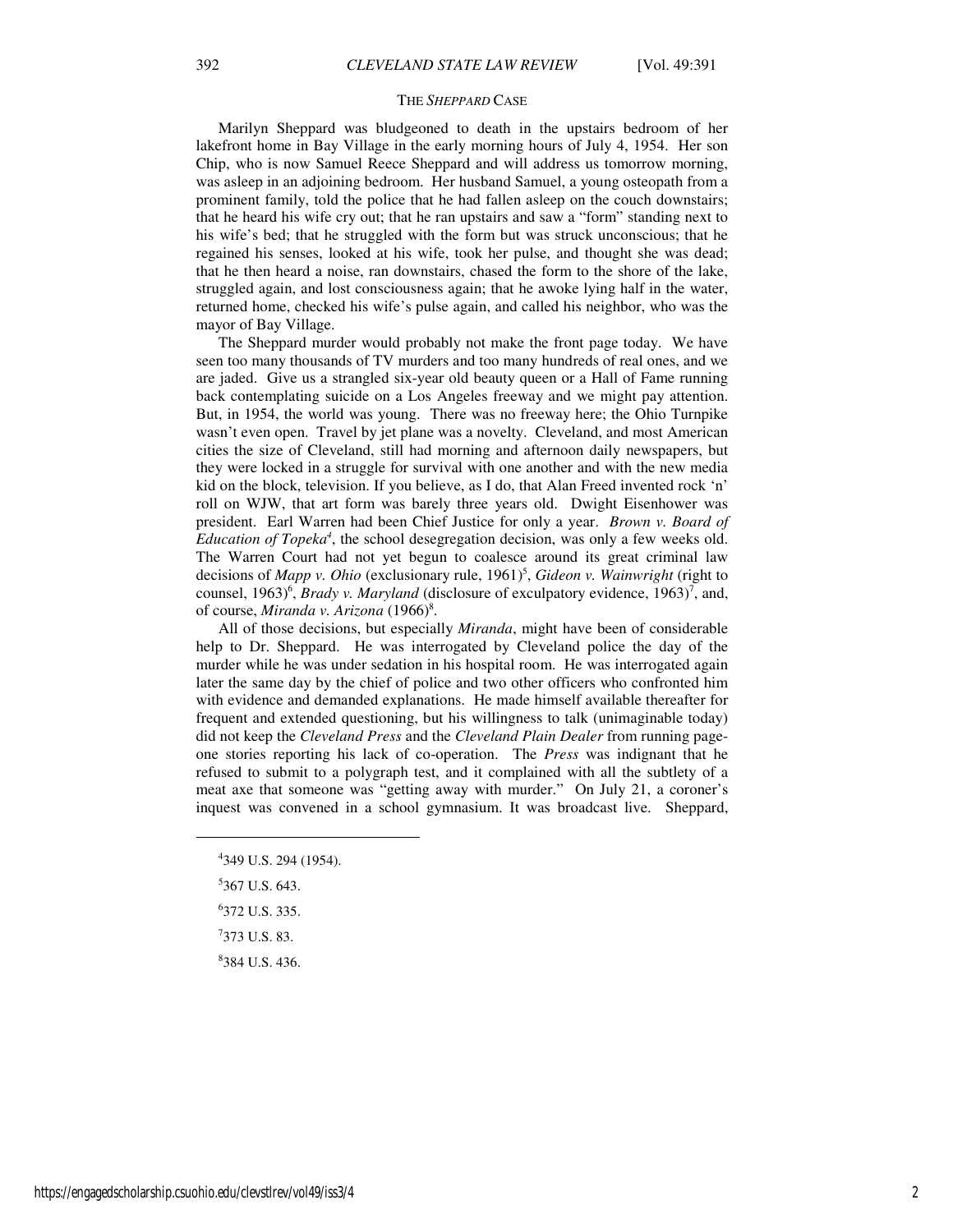although not yet under arrest, was brought in by policemen who searched him in full view of several hundred spectators. "Sheppard's counsel were present during the three-day inquest but were not permitted to participate. When Sheppard's chief counsel attempted to place some documents in the record, he was forcibly ejected from the room by the coroner, who received cheers, hugs and kisses from ladies in the audience. Sheppard was questioned for five and one half hours about his actions on the night of the murder, his married life, and a love affair with Susan Hayes."<sup>9</sup>

Believe it or not, things went downhill from there. The *Press* and the *Plain Dealer* ran front page editorials demanding that Sheppard be arrested and charged. Within days, he was indeed arrested, bound over to the grand jury, and indicted. The case was assigned to Cuyahoga County Common Pleas Judge Edward Blythin, who was running for re-election that year, and who set the trial to begin two weeks before election day. The names and addresses of all seventy-five members of the jury venire were printed on the front page. The judge virtually turned his courtroom over to the media, apparently in the sincere belief that freedom of the press was paramount and that he had no choice.

I could go on and on about this. The first seven or eight pages of the Supreme Court's opinion in *Sheppard v. Maxwell* make extremely entertaining reading and could occupy all the time I have been given for these remarks. But I need to hurry along with my precis of the case before sharing with you what I see in the mirror.

Sam Sheppard was convicted of second-degree murder and sentenced to prison for life. His conviction was affirmed by the Court of Appeals of Cuyahoga County<sup>10</sup> and by the Ohio State Supreme Court.<sup>11</sup> In 1956, the United States Supreme Court denied his application for a writ of *certiorari*. <sup>12</sup> Eight years later, a young lawyer named F. Lee Bailey brought a federal *habeas corpus* petition before Chief Judge Carl A. Weinman in the Southern District of Ohio (where Dr. Sam was in prison). Judge Weinman granted the writ, principally because of Judge Blythin's failure to grant a change of venue or a continuance in view of the newspaper publicity, and he ordered Sheppard released from prison.<sup>13</sup> The United States Court of Appeals for the Sixth Circuit, in a 2-1 panel decision, reversed.<sup>14</sup> Then, in its 1966 landmark decision, the United States Supreme Court reversed the Sixth Circuit and ordered a new trial. Bailey defended Dr. Sam in the second trial, and the jury found him not guilty. More than twenty years later, long after his father's death, Sam Reese Sheppard went public with his theory that the "bushy haired man" who murdered his mother was really Richard George Eberling, a window washer who had worked in the Sheppard house in 1954 and whose own life had been surrounded by sudden and unexplained deaths. DNA tests indicated that blood found at the scene was neither Sam Sheppard's nor Marilyn's. Sam Reece Sheppard sued for wrongful imprisonment, a suit he could not win without a jury verdict that Dr. Sam was innocent. In 1998, a Cuyahoga County jury refused to return that verdict.

1

<sup>&</sup>lt;sup>9</sup>Sheppard v. Maxwell, 384 U.S. 333, 339-40 (1966).

<sup>&</sup>lt;sup>10</sup>State v. Sheppard, 100 Ohio App. 345, 128 N.E.2d 471 (1955).

<sup>11</sup>*Sheppard*, 135 N.E.2d 340 (1956).

 $12$ Sheppard v. State of Ohio, 352 U.S. 910 (1956).

 $^{13}$ Sheppard v. Maxwell, 231 F. Supp. 37 (S.D. Ohio E.D. 1964).

<sup>&</sup>lt;sup>14</sup>Sheppard v. Maxwell, 346 F.2d 707 (1965).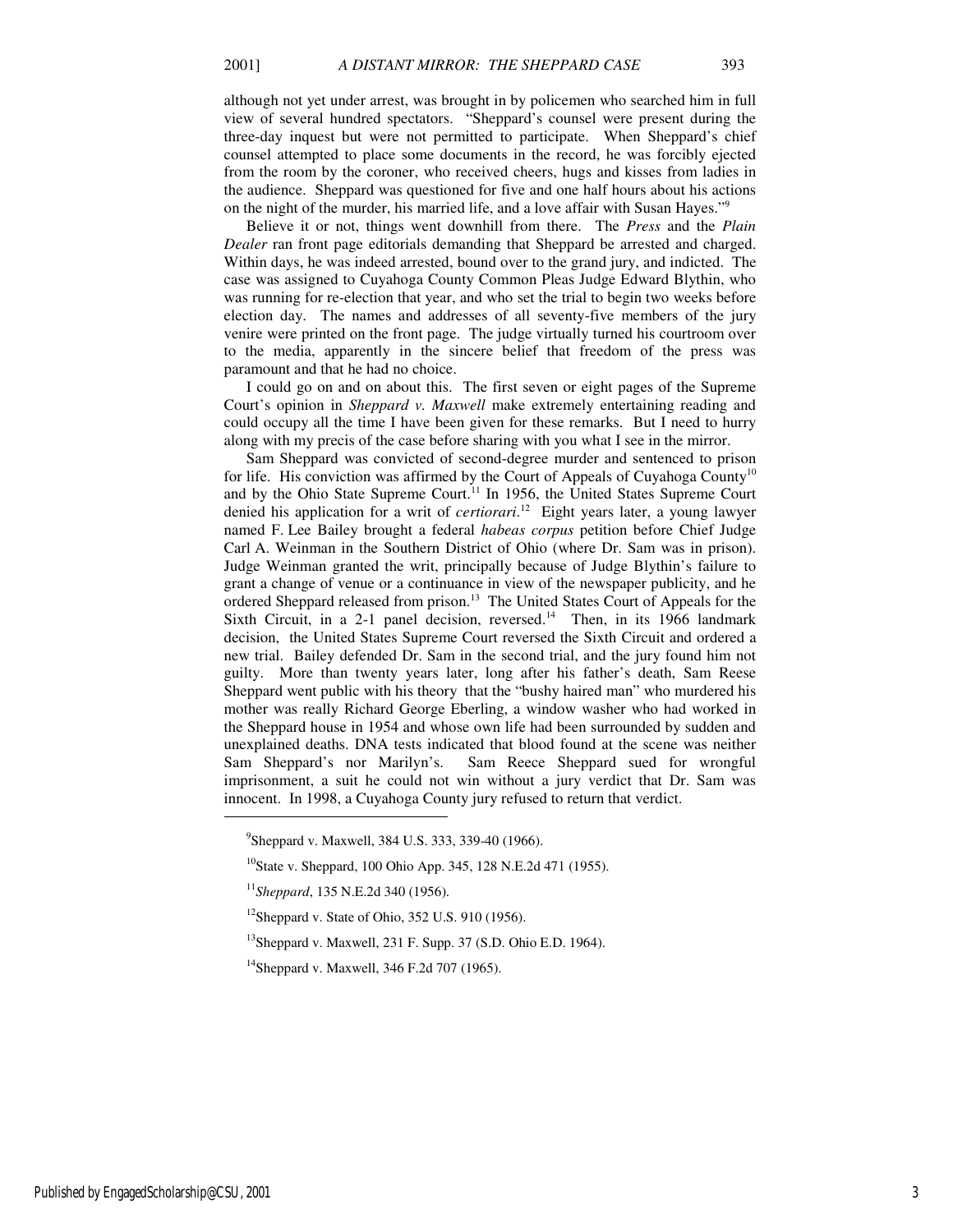So, here is what I see in the mirror of this case.

#### JUDGES AND THE MEDIA

First, as to the relationship between judges and the press: Let's have a little sympathy for Judge Blythin—and for trial judges everywhere! He was an old fashioned judge confronted by a situation not unprecedented, but very rare. He thought that freedom of the press was absolute. The Supreme Court's criticism of his management of the trial twelve years after the fact was a classic exercise in appellate hindsight. The Court knew about its own decisions in *Marshall v. United States<sup>* $15$ *</sup>* (jurors exposed through news accounts to information not admitted at trial) and *Irvin v. Dowd*<sup>16</sup> (atmosphere disturbed by huge wave of public passion) and *Estes v. State of Texas<sup>17</sup>* (procedure giving rise to probability of prejudice inherently lacking in due process), but Judge Blythin couldn't have known about them: they had not been decided in 1954. Justice Clark's opinion offered helpful hints for judges who might face similar situations in the future: try limiting press access; insulating witnesses; issuing gag orders. Those were great ideas, but they were unsupported by citations to cases that Judge Blythin could have read.

Today, a trial judge dropped into the center of a press maelstrom has plenty of precedents and resources to draw upon. The National Center for State Courts and the Federal Judicial Center publish booklets of advice, some of it instantly available on the Internet.<sup>18</sup> We all have within short term memory the vivid yin and yang examples of Judge Lance Ito, of the *O.J. Simpson* case, and Judge Richard Matsch, of the Oklahoma City bombing cases. (It is generally accepted among trial judges, I believe, that the Simpson case set back efforts to bring television cameras into the courtroom by a decade, if not a generation.).

What a trial judge does not have today is an objective or even an accepted test for deciding if and when media coverage has unconstitutionally infected a jury pool. If O.J. Simpson had been convicted of murdering his wife, would a habeas petition based on prejudicial pretrial publicity have succeeded? *Sheppard v. Maxwell* provides no answers. Judge Blythin and the Ohio Supreme Court thought they had a litmus test for media-induced prejudice: they found the Sheppard venire untainted because fifty-eight of the seventy-two prospective jurors examined, stated that they had not prejudged Sheppard's guilt or innocence.<sup>19</sup> Judge Weinman and the United States Supreme Court simply blew past that point. Weinman, quoting Justice Frankfurter's concurrence in *Irvin v. Dowd*, concluded that "the assurances of the jurors must be disregarded for . . . 'before they entered the jury box, their minds were

<sup>19</sup>*Sheppard*, 231 F. Supp at 59.

 $\overline{a}$ 

<sup>&</sup>lt;sup>15</sup>360 U.S. 310 (1959).

<sup>16</sup>366 U.S. 717 (1961).

<sup>17</sup>381 U.S. 532 (1965).

<sup>18</sup>*See* http://www.fjc.gov (last visited April 10, 2002); http://www.ncsconline.org (last visited April 10, 2002); http://www.judges.org (last visited April 10, 2002).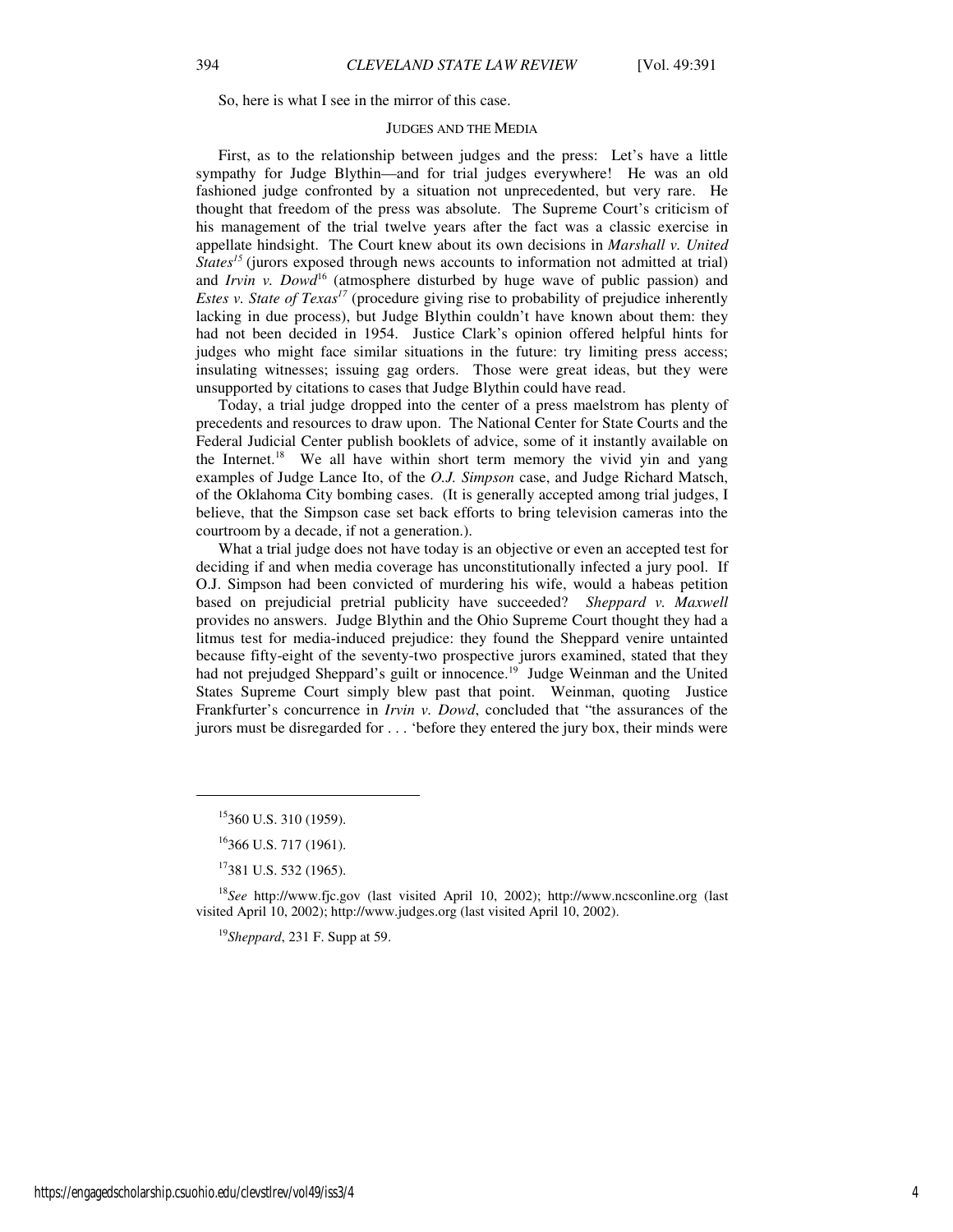Not only do we have no test for determining when a community is infected by prejudice, but it is not clear that Justice Clark's tips and tricks would have any effect at all in today's world of instant messaging, wireless Internet access, no privacy, and no recognizable news cycle. Gag orders on trial participants might help, but the last time I looked, the Sixth Circuit had found them to be unconstitutional prior restraints on speech.

The Supreme Court's thinking in *Sheppard v. Maxwell*, and the prescriptive remedies it offers, proceed I believe from the major premise that judges and the press are natural adversaries. The label—the cliche—most commonly pasted on the kind of discussion we are having in Cleveland this weekend is "free press v. fair trial." That, indeed, was the title of my college thesis, written in 1959 about the Sheppard case. My thinking then, and my conclusion, conformed to the adversarial paradigm: I thought American judges could get a leg up on the press by following the British model and using the contempt power.

But more thoughtful (and less naïve) people have begun to question whether the adversarial model is a useful one. Since 1999, a partnership of the First Amendment Center of the Freedom Forum in Washington and the Judicial Branch Committee of the U.S. courts has been conducting a series of discussions between federal judges and journalists about access, information and accountability in news media reporting on the federal courts.<sup>22</sup> The goal of the program is to encourage and assist in more accurate reporting to the public of what happens in federal courts, to help educate reporters about the courts' operations, and to help educate judges about the manner in which reporters and newspapers gather and present information about the justice system. Circuit Judge Stephen Reinhardt has called for judges to speak out directly to the public about issues of importance to them.<sup>23</sup> For Judge Reinhardt, those issues include judicial appointments, the death penalty, and the subversion of the Fourth Amendment that has been a consequence of the war on drugs. Judge Reinhardt is especially critical of the provisions of the Code of Judicial Conduct that permit judges to speak to audiences like this one but not to appear in "less erudite fora."<sup>24</sup> He writes that "Many judges are afraid that, by speaking openly and honestly about their concerns and beliefs, they will leave themselves vulnerable to criticism and censure; the myth of the judge as the detached, neutral decision maker can only be

 $\overline{a}$ 

Published by EngagedScholarship@CSU, 2001 5

<sup>20</sup>*Id.* (quoting 366 U.S. 717, 730).

 $21$ Mu'Min v. Virginia, 500 U.S. 415 (1991), probably vindicates Judge Blythin and the Ohio Supreme Court. *See* Whitebread & Contreras, People v. Simpson: *Perspectives on the Implications for the Criminal Justice System*, 69 S. CAL. L. REV. 1587 (1996).

<sup>22</sup>*See* http://www.freedomforum.org (last visited April 10, 2002).

<sup>23</sup>Stephen Reinhardt, *Judicial Speech and the Open Judiciary*, 28 LOY. L.A. L. REV. 805 (1995).

<sup>&</sup>lt;sup>24</sup>"A judge should avoid public comment on the merits of a pending or impending action, requiring similar restraint by court personnel subject to the judge's direction and control. This proscription does not extend to public statements made in the course of the judge's official duties, to the explanation of court procedures, or to a scholarly presentation made for purposes of legal education." CODE OF JUDICIAL CONDUCT FOR UNITED STATES JUDGES, Canon 3A(6).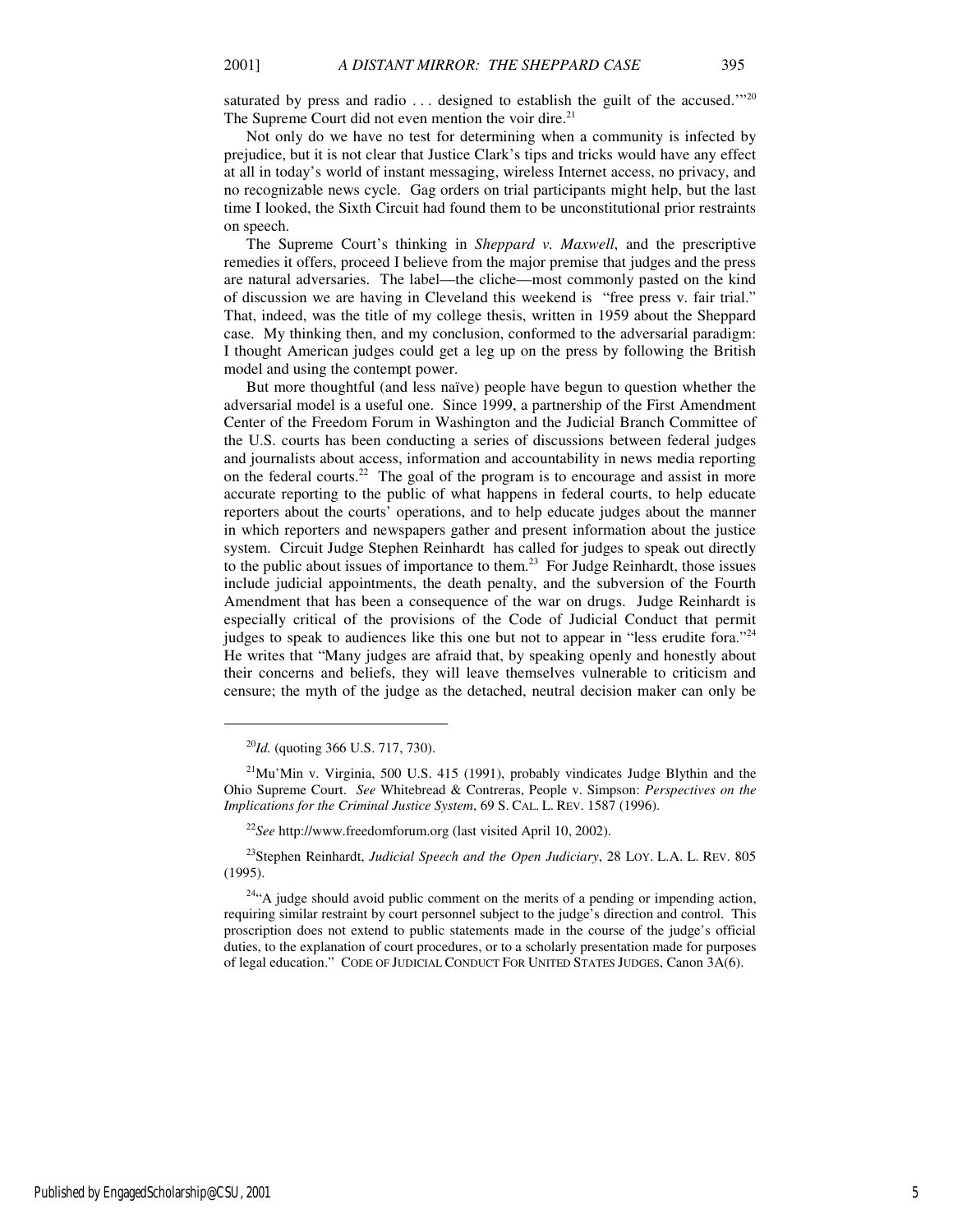maintained from afar."<sup>25</sup> Veteran *Los Angeles Times* reporter Jack Nelson urges judges and journalists to establish relations based on trust and respect and then talk on background. Why? He quotes Griffin Bell—former judge and former Attorney General—as saying that the modern judiciary is so powerful that "it's antidemocratic not to explain proceedings to the press."<sup>26</sup>

#### HERMETICALLY SEALED JUSTICE

Flashback again to poor Judge Blythin. On the first day of the Sheppard trial, he spotted Dorothy Kilgallen in the courtroom. Most of you will not remember Dorothy Kilgallen. She was a New York print journalist who found her calling in the new medium of television. Judge Blythin, curious about the publicity the trial had generated, asked her to visit him in chambers. Ms. Kilgallen never wrote about their meeting at the time of the trial, but ten years later she gave an affidavit to F. Lee Bailey, recounting their conversation. Judge Blythin expressed interest in why she had come to Cleveland. She said it was the trial, which had all the ingredients of what the newspaper business calls a good murder: an attractive victim who was pregnant, an important member of the community as the accused, and a mystery as to who did it. Judge Blythin responded, "Mystery? It's an open and shut case. . . . [H]e is guilty as hell. There's no question about it."<sup>27</sup>

Judge Weinman, the federal district judge who granted Sheppard's *habeas* petition, was a perceptive and courageous judge, but on this point he went astray. He found that the Kilgallen story demonstrated Judge Blythin's bias, that Blythin should have disqualified himself, and that his failure to do so violated Sheppard's constitutional rights. His reasoning was that "a judge must have no interest other than the pursuit of justice and when he expresses in emphatic terms the opinion that the person before him is guilty, as was done here, the judge then has a personal interest in *seeing that the defendant is convicted* or the judge may well be embarrassed for having made such an emphatic statement of guilt."<sup>28</sup> Citing *In Re Murchison*, *<sup>29</sup>* Judge Weinmann invoked the "appearance of justice" standard and concluded that, once Judge Blythin made emphatic statements of petitioner's guilt, it could no longer be assumed that he was impartial or that he could exercise "sound discretion" — which, even though the jury would decide Sheppard's guilt, he would be required to exercise often during trial.

Nobody remembers the Sixth Circuit's opinion in Sheppard's habeas case because it was reversed. On the question of Judge Weinmann's finding on disqualification, $30$  however, it is worth resurrecting. The court noted, first, that Ms. Kilgallen was never subjected to cross- examination and that the evidence of Judge

<sup>28</sup>*Id*. at 65.

j

<sup>30</sup>*Sheppard*, 346 F.2d at 725-30.

<sup>25</sup>*See* Reinhardt, *supra* note 23, at 807-08.

<sup>&</sup>lt;sup>26</sup>Remarks to new federal judges, Federal Judicial Center, Nov. 15, 1995 (on file with the author).

<sup>27</sup>*Sheppard*, 231 F. Supp. at 64.

 $29349$  U.S. 133, 136 (1955). Note the transgressions of both Judge Blythin and the *Cleveland Press* came before *Murchison*.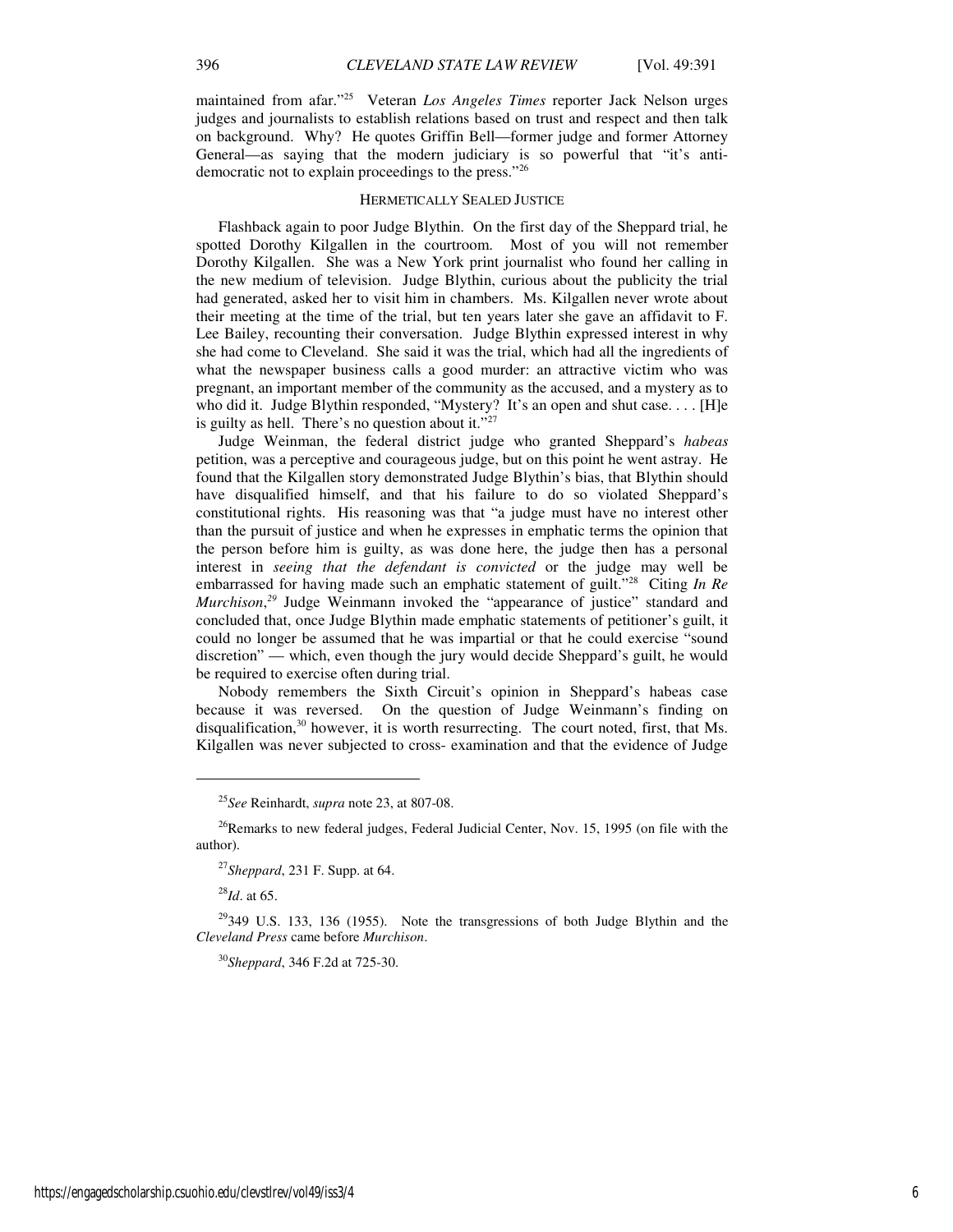j

Blythin's statement was far from uncontroverted. It pointed out numerous instances of Judge Blythin's in-court conduct that indicated impartiality. But even if Judge Blythin did say he thought Sheppard was guilty, the court said, a judge is not disqualified to sit in a criminal case merely because he has an opinion as to the guilt of the accused or is convinced of his guilt. The *Murchison* case on which Weinmann had relied was much different, the Sixth Circuit said. That was a due process case in which a judge, acting under Michigan law, first sat as a one-man grand jury under Michigan law and cited a witness for contempt, and then put his robe back on to preside over the contempt hearing. The Sixth Circuit said, "it would come as no surprise to the legal profession and to an informed judiciary that there must be many times when a presiding judge exhibits impeccable fairness and discretion in his conduct of a criminal jury trial notwithstanding his own belief in the guilt of a defendant."

Contrary to the Sixth Circuit's thinking, however, and at variance with what I have characterized as more thoughtful views about the relationship between courts and the press, it has become part of the weaponry of modern litigation (not to mention politics) to accuse judges of bias, or to suggest the "appearance of impropriety" in some judicial statement. $31$  The D.C. Circuit reversed a decision of a colleague of mine in a case involving Microsoft Corporation and ordered it assigned to a different judge on remand (at the joint motion of both sides to the litigation), noting that, to do so, it was not necessary to find "actual bias or prejudice, but only that the facts 'might reasonably cause an objective observer to question [the judge's] impartiality.'"<sup>32</sup> Another colleague became the second judicial target of Microsoft Corporation, which wanted him removed for giving interviews about the case to carefully selected, trusted reporters that were embargoed until his decision had been issued. The judge's motive? To explain proceedings to the press. Was there evidence of bias or the "appearance of impropriety?" Those questions are before the Court of Appeals, and of course I may not comment on them.<sup>33</sup> Two non-case

<sup>31</sup>*See* United States v. Cooley, 1 F.3d 985 (10th Cir. 1993); *In re* Boston's Children First, 244 F.3d 164 (1st Cir. 2001); *In re* IBM Corp., 45 F.3d 641 (2d Cir. 1995); Judith R. v. Hey, 405 S.E.2d 447 (West Virginia 1990); Papa v. New Haven Federation of Teachers, 444 A.2d 196 (Connecticut 1982). *See generally* Cynthia Gray, *Disqualification Based on Comments to the Media in a Pending Case*, 23 AM. JUDICATURE SOC'Y JUD. CONDUCT REP. No. 2, (Summer 2001).

 $32$ United States v. Microsoft Corp., 56 F.3d 1448, 1462 (quoting Liljeberg v. Health Servs. Acquisition Corp., 486 U.S. 847, 865 (1988)).

<sup>&</sup>lt;sup>33</sup>On June 28, 2001, after these remarks were presented, the United States Court of Appeals for the District of Columbia, in a righteously indignant opinion, found on the basis of a record no more cross-examined than that of Judge Blythin's chat with Dorothy Kilgallen that my colleague had violated Canons 3A(6), 2, and 3A(4), not to mention 28 U.S.C. § 455(a). The court found no actual bias but easily recognized the "appearance of impropriety" genie when it was called forth (by Microsoft) and directed that, upon remand, the case be assigned to another judge. United States v. Microsoft Corp., 253 F.3d 34, 107 et seq. I am not *yet* free to comment, since Microsoft, unsatisfied with its success in ousting a second federal judge, has petitioned for certiorari to review the Court of Appeals' conclusion that there was no actual bias. *But see* Evan P. Schultz, *Behind the Bench: Is the problem with Judge Jackson that he appeared to be biased? Or that he appeared to be human?*, LEGAL TIMES, Apr. 2, 2001, at 50; Paul Rosenzweig, *The Press and the Judge: Abusing the Canons*, LEGAL TIMES, July 30, 2001, at 50. *See* Josh Gerstein, *Speaking to the Public*, LEGAL TIMES, July 30, 2001, at 51 ("The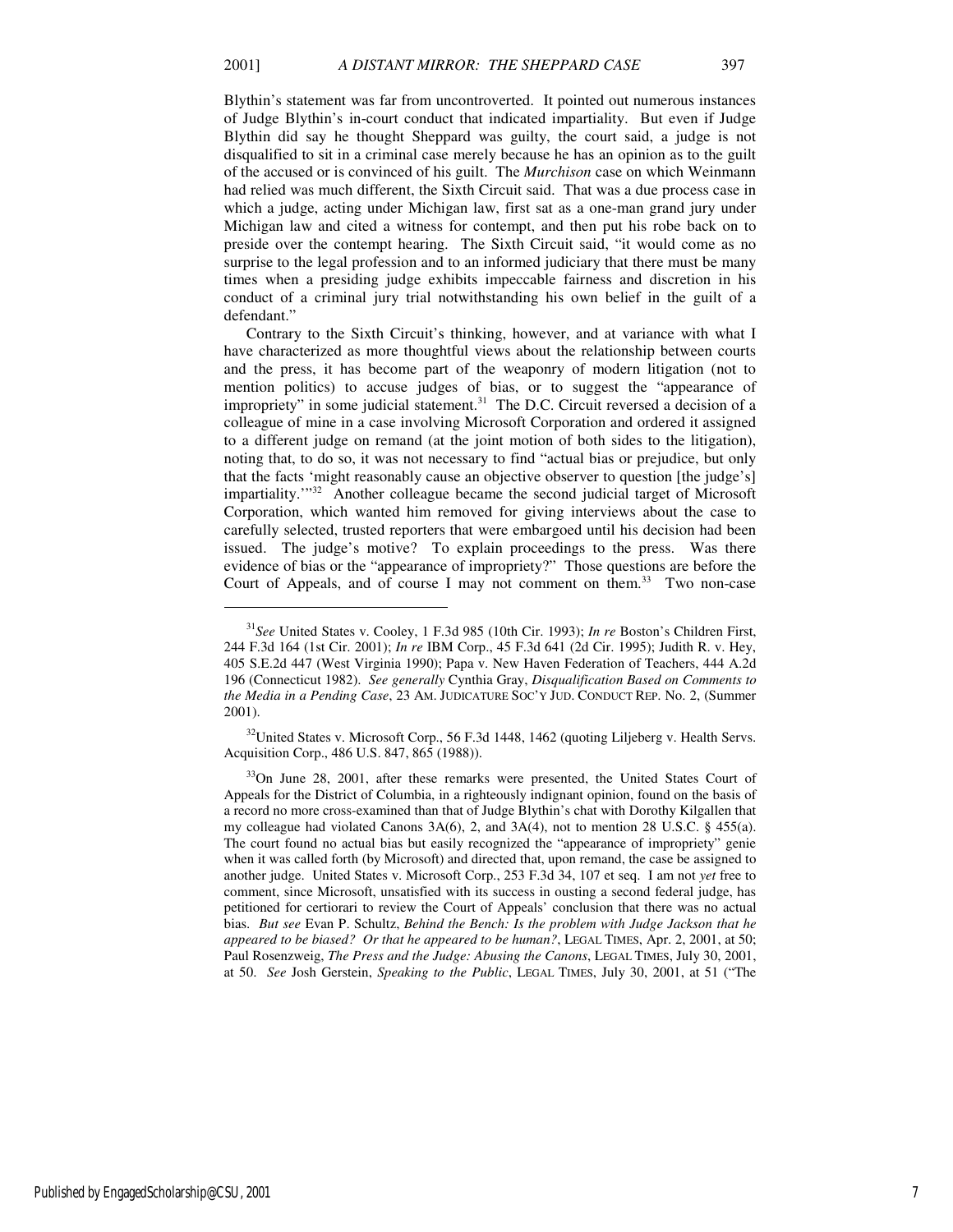related comments appear to be germane, however. One, quoting Judge Jerome Frank, is this: "Impartiality is not gullibility. Disinterestedness does not mean child-like innocence. If the judge did not form judgments of the actors in those court-house dramas called trials, he could never render decisions."<sup>34</sup> The other is that "appearance of impropriety" is a dangerous genie; it can be released from its lamp by anyone who calls its name.

The judiciary is ill-served, in my view, by what Judge Reinhardt calls the "myth of the judge as the detached, neutral decision maker."<sup>35</sup> Continuing public confidence in the courts depends upon our making ourselves and our decisions accessible and understandable to the people. Citizens want judicial decisions to be rendered by fellow citizens—not by Druids.

In the same way, I think, we ill serve the interests of justice by insisting on pure, certifiably ignorant juries in pursuit of what Jeffrey Abramson has called the "impartial justice ideal."<sup>36</sup> Ignorance is not impartiality, as Abramson reminds us by quoting from something Mark Twain wrote almost 130 years ago: "A noted desperado killed Mr. B, a good citizen, in the most wanton and cold-blooded way. . . . [T]he papers were full of it, and all men capable of reading read about it. And of course all men not deaf and dumb and idiotic talked about it."<sup>37</sup> When a jury was selected to try the case, "the system rigidly exclude[d] honest men and men of brains. . . . A minister, intelligent, esteemed, and greatly respected; a merchant of high character and known probity; a quartz-mill owner of excellent standing, were all questioned in the same way, and all set aside. Each said the public talk and the newspaper reports had not so biased his mind but that sworn testimony would . . . enable him to render a verdict without prejudice and in accordance with the facts. But of course such men could not be trusted with the case."<sup>38</sup>

The presumption of bias the Supreme Court found in *Rideau v. Louisiana*, <sup>39</sup> the probability of prejudice standard in *Estes v. Texas*, <sup>40</sup> and the essentially standardless "we-know-it-when-we-see-it" approach to pretrial publicity in *Sheppard v. Maxwell*, all combine, as Abramson says, to show "how tarnished [is] the once proud reputation of the jury of the vicinage as an informed and deliberative body."<sup>41</sup>

 $^{36}\!J\!E$  FFREY ABRAMSON, WE THE JURY: THE JURY SYSTEM AND THE IDEAL OF DEMOCRACY (1994).

<sup>37</sup>Id. at 45 (citing MARK TWAIN, ROUGHING IT (1877)).

<sup>38</sup>*Id.* 

j

<sup>39</sup>373 U.S. 723 (1963).

<sup>40</sup>381 U.S. 532 (1965).

<sup>41</sup>*See* ABRAMSON, *supra* note 36, at 48. *Sheppard* may actually represent the high water mark of that tarnish (catch that metaphor), in view of the new standard for voir dire announced in *Mu'Min v. Virginia*. *See* Whitebread & Contreras, *supra* note 21, at 1601.

problem with most judges is not that they talk to the press too much, but too little. The vitriol the court directed at Jackson . . . may make judges even warier about talking to reporters. The result of that will be less-informed and less-accurate reports about judicial actions, and, ultimately, a more poorly informed public.").

 $34$ Liteky v. United States, 510 U.S. 540, 549 (1994).

<sup>35</sup>*See* Reinhardt, *supra* note 23, at 807.